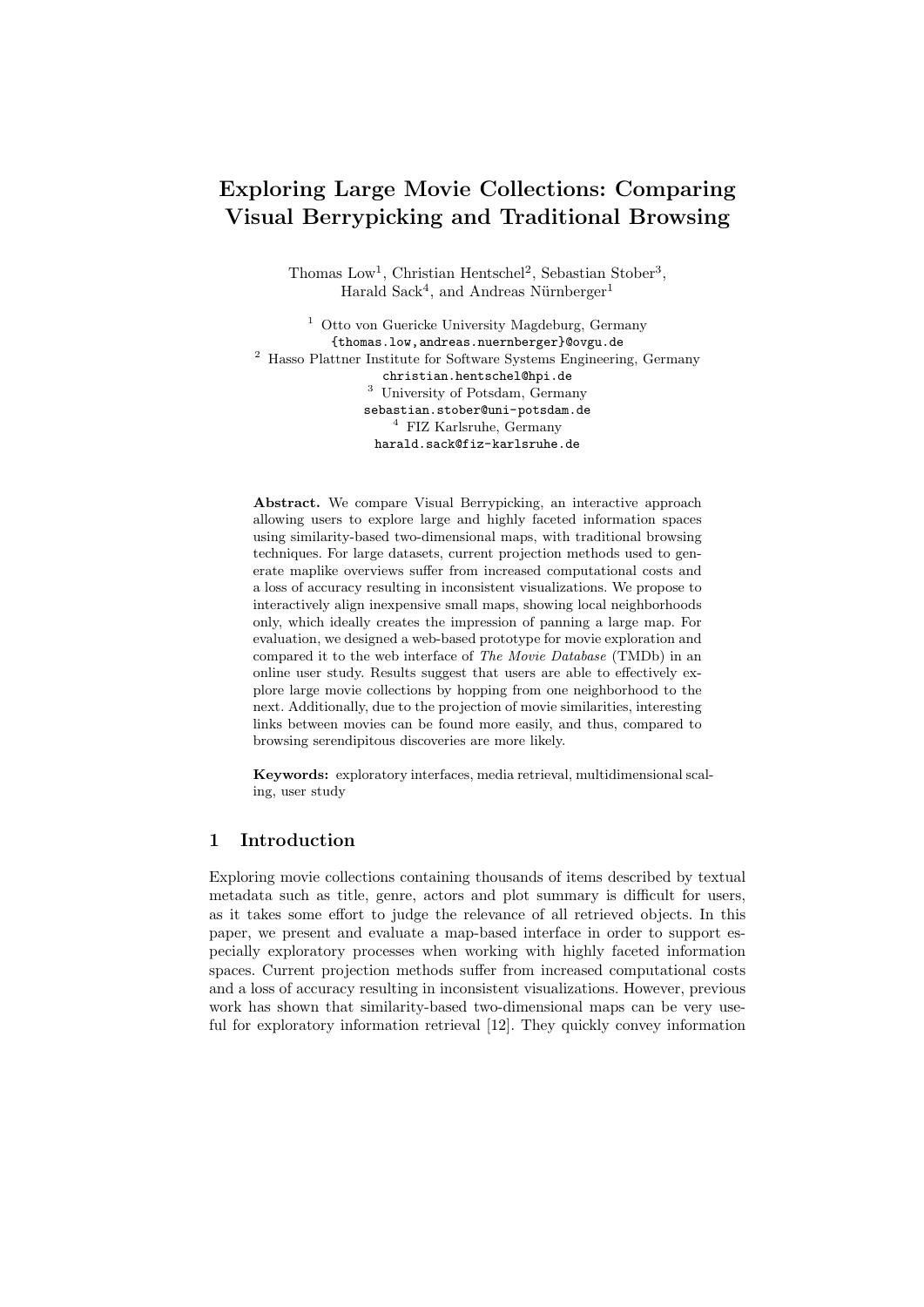about the general structure and coverage of a collection and help to identify groups of similar objects. Grouping by similarity helps to assess the relevance of entire clusters once the relevance of a few representative objects is known.

In order to evaluate the effectiveness of our proposed map-based exploration method, we compared it with standard browsing techniques when exploring a large collection of movies. Our exploration model enables a user to quickly identify movies that share common features such as common actors or similar plots. Navigation through the collection is possible by panning towards a specific feature subset.

In [11] the conceptual idea of Visual Berrypicking was demonstrated by extracting visual features from a large image collection. In this paper, we transfer and evaluate this approach for a more complex movie dataset by combining its diverse metadata, e.g., a movie's rating, plot description and more. We follow the approach of  $[11]$  and visualize only the set of k-nearest neighbors for a given reference or seed object. Selecting a new seed from the currently visualized subset leads to the retrieval of a new set of k-nearest neighbors and the computation of a new map. The old and the new set of visualized neighbors most likely overlap to some extent. This topological similarity is exploited to align the two consecutive maps and create a meaningful link between them. Additionally, animated transitions aim to help keeping track of positional changes for objects contained in both maps. Ideally, with largely consistent transitions, this creates the impression of panning a large (global) map of the collection. Most importantly, establishing links between consecutive maps allows users to transfer knowledge about the content and relevance of individual objects accumulated during the search process from one visualization to the next.

For evaluation, we conducted an online user study with more than 100 participants. Participants were asked to explore the collection of The Movie Database<sup>5</sup> (TMDb) and find interesting movies they were eager to watch using both the native website as well as our proposed map-based movie explorer. Details about our study as well as its results are discussed in Section 4. First, we briefly review related work in Section 2 and present details of the Visual Berrypicking method in Section 3.

## 2 Related Work

Media retrieval systems are based on either or both extracted audiovisual features and other metadata. Approaches that focus on extracted audiovisual features usually try to tag movies or individual scenes and provide faceted search interfaces. As an example, the authors in [6] present a semantic video search engine that enables shot-accurate exploration of a cultural heritage video archive. While the interface allows for filtering retrieval results using content-based facets, a query refinement needs to be performed by altering the initial query string.

A dense visualization of a large collection of videos is presented in [1]. Browsing is supported by tree-based navigation, each level representing a two-dimen-

<sup>5</sup> The Movie Database Website: https://www.themoviedb.org/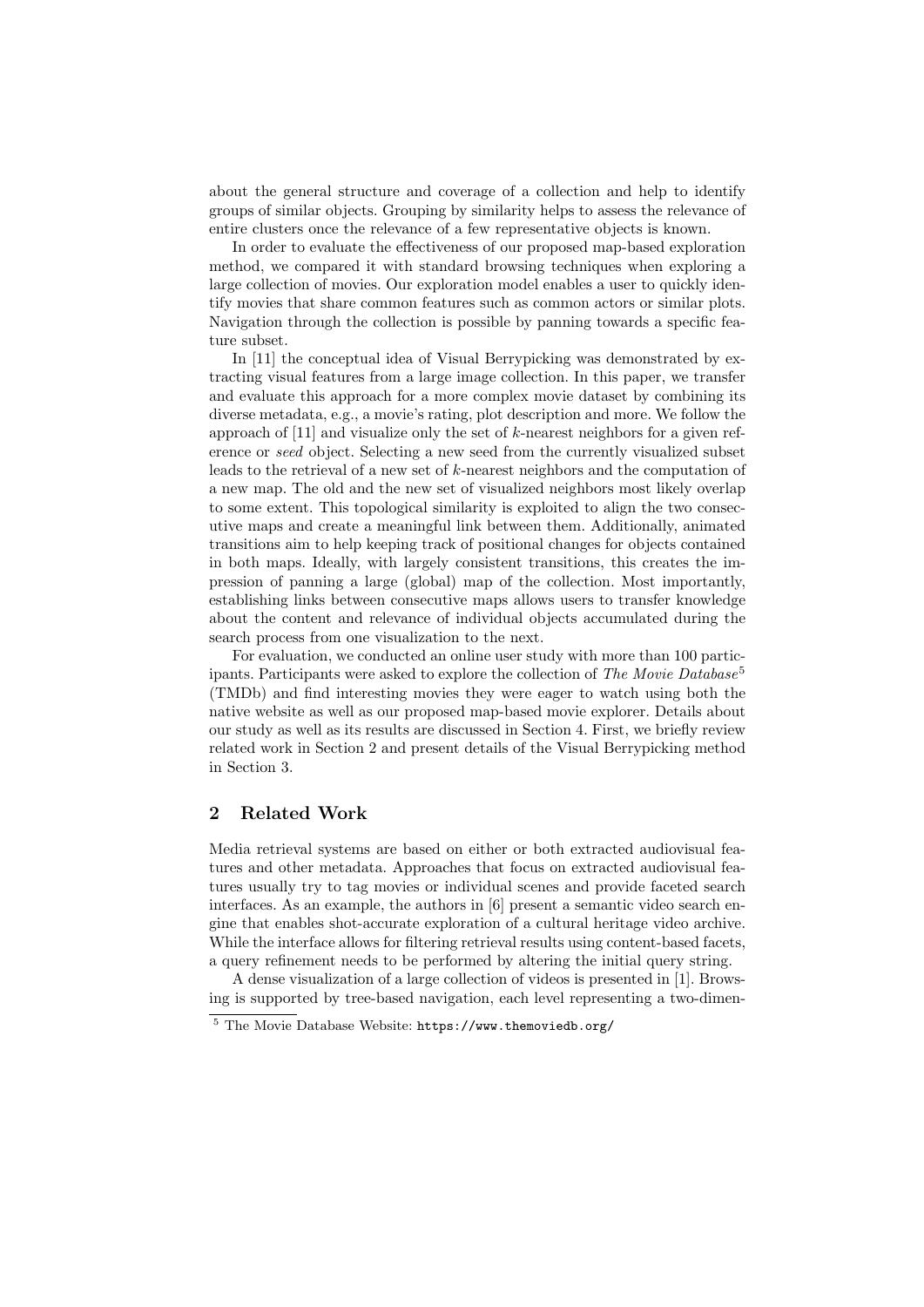sional projection of similar sequences. While this extremely compact layout maximizes use of available display space, identifying clusters of similar elements becomes difficult and impossible when groups are located in different hierarchy levels. Furthermore, exploration is limited by navigating up and down branches of the collection tree. Different from the aforementioned approaches, we do not further analyze movies. Our approach solely relies on metadata provided by TMDb and therefore can be easily applied to other media collections, e.g., images, music or simple text documents.

Rubner et al. [13] were among the first to propose multidimensional scaling (MDS) for iterated search in large image collections – a technique that we also follow in this paper. The authors propose a local MDS on the nearest neighbors of a query image. In contrast to our approach, consecutive maps are not aligned to each other. In [12] image arrangements are constructed using MDS and layouted continuously as well as in a structure preserving grid layout (in order to reduce overlap). The authors conclude that arranging a set of thumbnails according to their similarity is useful and helps to divide the set into simple clusters. Several other map-based approaches for information retrieval have been described, e.g. for large document collections using self-organizing maps [8], graph-based approches [5] or adaptive multi-view systems [10].

Recent work [14] reviewed and compared different dimensionality reduction algorithms for the visualization of large music collections. Based on a user study, MDS was favored as best layout algorithm when the collection undergoes changes due to newly added items. In contrast to this paper, [14] pursued a global map approach for MDS. It was suggested to use Procrustes analysis [4] to better align newly generated maps with their respective predecessors, which we will also adopt here as it leads to a reduced confusion of users when navigating with aligned maps. Similar to our approach, Kleiman et al. [7] arrange images on a fully populated similarity based grid layout that can be interactively panned and zoomed. Due to the dense layout, similarities and clusters cannot be inferred from the layout alone. In case of images, humans are able to quickly assess similarities based on the visual information. When using other media, map-based approaches need to illustrate similarities and clusters in order to support the user.

Evaluating map-based retrieval and exploration systems is very challenging due to the complexity of the exploration process. Often, systems are evaluated in controlled lab experiments in order to get a better understanding of how users interact with them and whether there are able to utilize the two-dimensional arrangement. In [12] random and similarity based organization of images in browsing scenarios are compared. Strong et al. [15] evaluate the user's effectiveness in finding images with specific properties. These evaluation scenarios do not conform to a typical exploration task, where a user's information need might change during the exploration process. In this paper we aim to evaluate a user's exploration effectiveness while looking for movies that are considered to be worth watching tonight. To our knowledge, there is no online study comparing a map-based exploration approach to an established, traditional browsing-based system that evaluates the user's effectiveness in an open exploration scenario.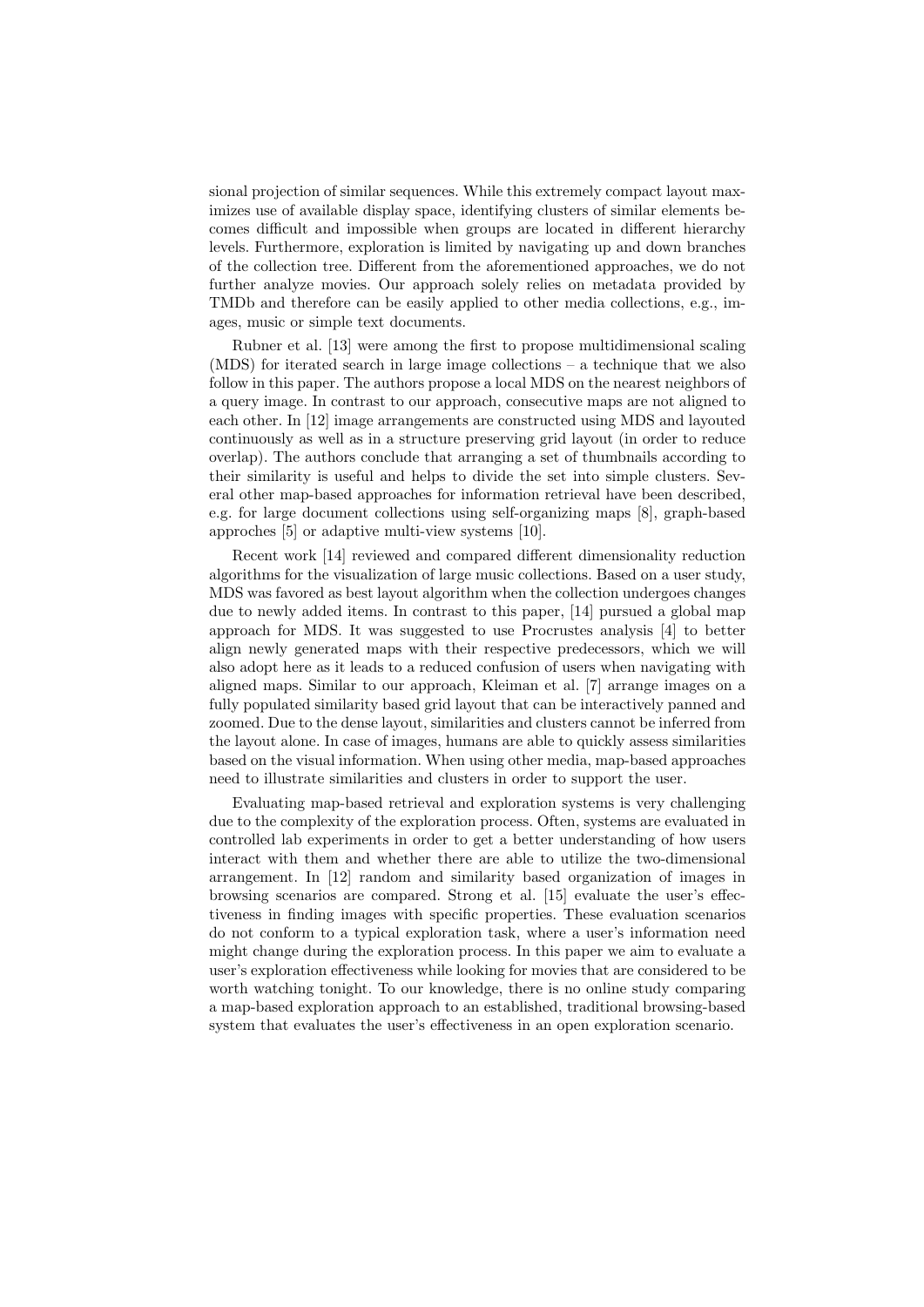

Fig. 1. Similarity-based projection of nearest neighbors (squares) using three seed items (colored squares 1,2,3). Common neighbors (black squares) overlap between consecutive maps and are used for alignment when navigating from one item to the next.

# 3 Visual Berrypicking

In document-based information retrieval, berrypicking describes the user's behavior during the search process [2]. Instead of a single query, the user performs a series of evolving queries in order to find relevant information. While inspecting individual documents, the user gets a better understanding of his or her own information need, which is then used to modify the query. At any time during this process, useful information can be identified, which will all contribute to satisfying the user's information need. When applying the idea of berrypicking to map-based visualizations, choosing a neighboring information or movie object as a new seed corresponds to modifying a search query, which we call Visual Berrypicking. We hypothesize that being able to iteratively inspect parts of the information space by Visual Berrypicking stimulates exploration, which helps to learn about information objects and their relations, and thus, enhances overall user experience.

Visualization of similarities on a two-dimensional map requires dimensionality reduction of the typically much higher input feature space. Multidimensional scaling (MDS, [9]) is a popular distance-preserving technique that can be used for this purpose. Naturally, any projection into lower dimensional spaces will cause projection errors that increase with the number of dimensions to reduce and the size of the collection. As a result, neighboring objects may turn out to be not that similar after all (degrading  $trustworthiness<sup>2</sup>$ ) and similar objects may not be visualized as neighbors but far apart from each other (degrading *continuity*<sup>6</sup>). Such problems may disturb the process of berrypicking, since users might get

 $\frac{6}{6}$  The measures of trustworthiness and continuity are introduced in [16] together with a discussion of common problems that arise from using map visualizations for information retrieval.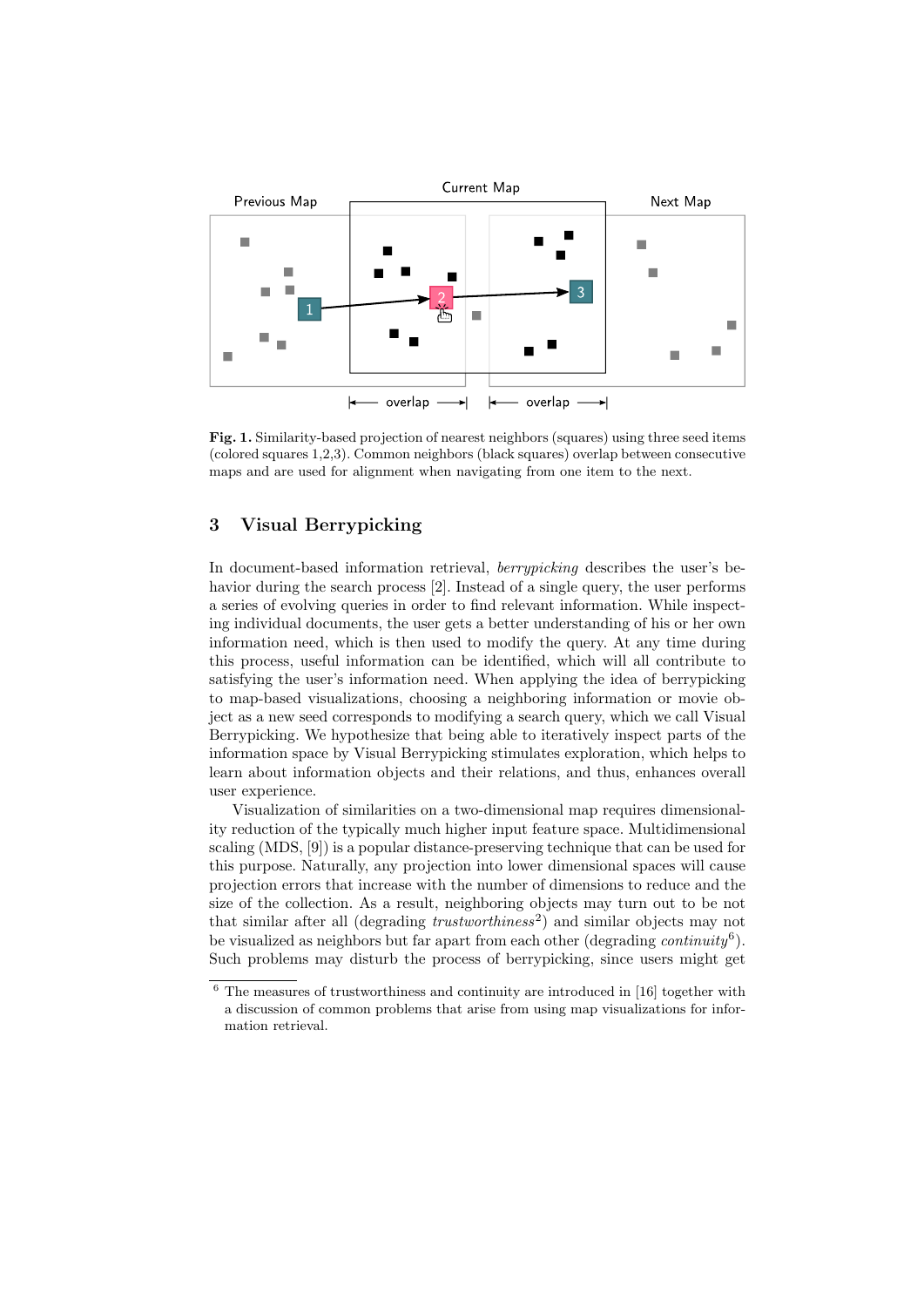confused about information objects that are visualized far apart though being perceived as similar. By limiting the number of items used to compute the projection, we try to reduce the impact of these problems. Large-scale collections with millions of items cannot be reasonably handled in their entirety anyway and users will therefore always focus on a small subset. For each view of the dataset, our prototype presents a map of the  $k$  most similar items only, given a user defined seed item. By clicking on any of the presented items, a new map is created using the selected item as a new seed.

Transitions between consecutive maps are animated with the aim of giving the user the impression of panning on a large map representing the collection as a whole. In order to make these transitions as consistent as possible, we use the overlap between any two consecutive maps to align them based on their common neighbors, see Figure 1. We use Procrustes analysis [4] to reduce the sum of the squared differences between the two sets of items that remain visible by translation, scaling, rotation and reflection. The alignment error corresponds to the difference between the two-dimensional positions of common nearest neighbors in consecutive maps after alignment by Procrustes analysis. Because of small relative position changes of common neighbors and the alignment of subsequent maps by Procrustes analysis this transition is ideally perceived as panning a structurally stable map. As a result, the user benefits from continuity that allows to transfer knowledge from one map to the next and more stable navigation directions (items with certain properties can be found in the same corner during multiple interactions). Thus, the user is less likely to get lost, which supports the process of exploration.

## 4 Evaluation

For evaluation we implemented a web-based prototype for movie exploration called NEMP (Neighborhood Exploration using MDS and Procrustes analysis) and compared it to the web interface of The Movie Database (TMDb), see Figure 2 and 3. We used the 10,000 most popular movies from TMDb, including a movie's title, cover image, rating, genres, actors, directors and plot description. Because the proposed technique only considers neighborhoods of a constant size for map generation, it does not depend on the collection size and thus is easily scalable – given that the  $k$ -nearest neighbors can be retrieved efficiently.

For computing movie similarities, we linearly combined five individual measures: linear difference in release date, jaccard similarity of genres, directors and actors, and plot similarity using tf-idf. Optimal weights were determined based on preliminary test trials. The number of k-nearest neighbors was fixed to 30. All pairwise similarities were calculated before the experiment, such that the k-nearest neighbors can be retrieved in  $\mathcal{O}(n)$  time. However, for larger datasets there are more efficient ways to retrieve the k-nearest neighbors, e.g. approximately via locality-sensitive hashing [3].

Our map-based layout of movie items is constructed by applying classic MDS to the given seed item and all its k-nearest neighbors. Consecutive maps are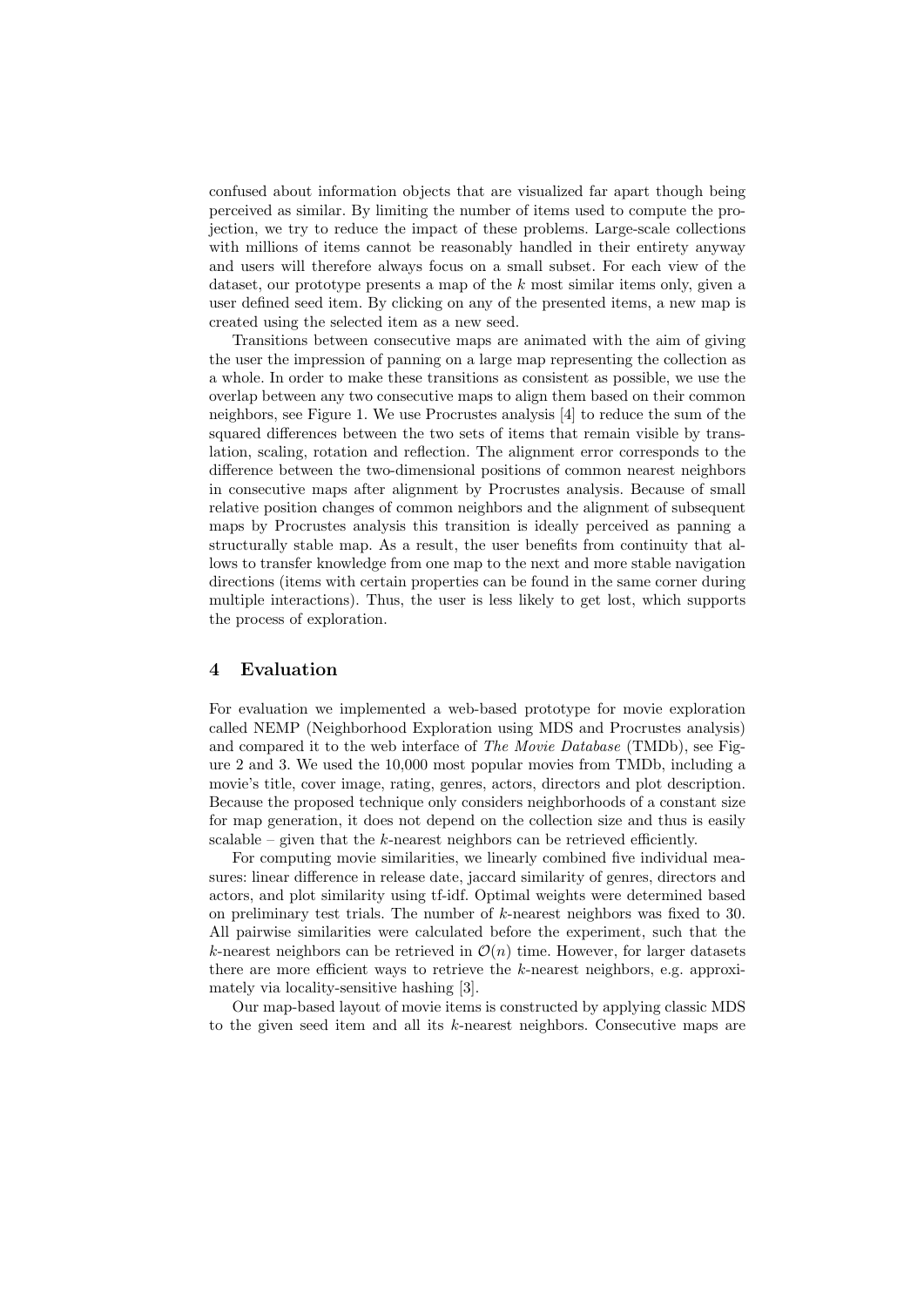

Fig. 2. NEMP User interface and study overlay (buttons with shadow): a projection of movies visualizes similarities and local clusters with respect to, e.g., genre (left bottom cluster), actors (top right cluster) and director (bottom right cluster); back and forward buttons (top left) as well as buttons to add a movie or quit are used as an overlay in both study interfaces. Cover images (grey areas) are omitted for legal reasons.

|              | themoviedb.org                                                                                   |                                                   |                                                                      |                                                       | 1 Account Login<br>Add New Movie<br>Forums<br>API<br>Help<br>Sign Up<br>Contribute<br>Apps |                                           |                                                                                                                     |                         |  |
|--------------|--------------------------------------------------------------------------------------------------|---------------------------------------------------|----------------------------------------------------------------------|-------------------------------------------------------|--------------------------------------------------------------------------------------------|-------------------------------------------|---------------------------------------------------------------------------------------------------------------------|-------------------------|--|
| back forward | <b>Movies</b>                                                                                    |                                                   | <b>TV Shows</b>                                                      | People                                                |                                                                                            |                                           | Q Search                                                                                                            |                         |  |
|              | <b>Discover</b>                                                                                  | Popular                                           | <b>Popular Lists</b>                                                 | <b>Top Rated</b>                                      | <b>Upcoming</b>                                                                            | <b>Now Playing</b>                        |                                                                                                                     |                         |  |
|              | <b>Posters</b>                                                                                   | <b>Show All</b>                                   |                                                                      |                                                       |                                                                                            |                                           |                                                                                                                     |                         |  |
|              | Cover<br>Image                                                                                   |                                                   | $Pixels$ (2015)<br><b>☆☆☆☆☆</b> * * * * 6.2/10 (431 votes)           |                                                       |                                                                                            |                                           |                                                                                                                     |                         |  |
|              |                                                                                                  |                                                   | <b>E</b> Favorite                                                    | <b>Watchlist</b>                                      | $\odot$ Videos (3)                                                                         | $\equiv$ Lists (27)                       | Changes<br>Share                                                                                                    | <b>Report</b>           |  |
|              |                                                                                                  |                                                   | Overview                                                             |                                                       |                                                                                            |                                           | Video game experts are recruited by the military to fight 1980s-era video game characters who've attacked New York. |                         |  |
|              |                                                                                                  | <b>Crew</b><br><b>Chris Columbus</b><br>Director: |                                                                      |                                                       |                                                                                            |                                           |                                                                                                                     |                         |  |
|              | £<br><b>Watch Pixels online</b><br>Languages (25)<br>English (en)<br>$\boldsymbol{\mathrm{v}}$   |                                                   | Writers:<br>Tim Herlihy, Adam Sandler, Timothy Dowling, Patrick Jean |                                                       |                                                                                            |                                           |                                                                                                                     |                         |  |
|              |                                                                                                  |                                                   | <b>M Show All</b><br>Cast                                            |                                                       |                                                                                            |                                           |                                                                                                                     |                         |  |
|              |                                                                                                  |                                                   | <b>Adam Sandler</b><br>Cover<br>as Sam Brenner<br>Image              |                                                       | Cover<br>Image                                                                             | Michelle Monaghan<br>as Violet Van Patten |                                                                                                                     |                         |  |
|              |                                                                                                  |                                                   | <b>M Show All</b>                                                    |                                                       |                                                                                            |                                           |                                                                                                                     |                         |  |
|              |                                                                                                  |                                                   | <b>Genres</b><br>Science Fiction<br>$\sqrt{2}$ Comedy                |                                                       |                                                                                            |                                           |                                                                                                                     |                         |  |
|              |                                                                                                  |                                                   | <b>Action</b>                                                        |                                                       |                                                                                            |                                           |                                                                                                                     |                         |  |
|              | <b>Movie Facts</b><br><b>Status: Released</b>                                                    |                                                   | Vacation                                                             | If you enjoyed Pixels, you might also like<br>Ant-Man | <b>Fantastic Four</b>                                                                      | Ted 2                                     | Mission: Impossible Tomorrowland                                                                                    | Show All<br>San Andreas |  |
|              | Runtime: 105<br>Budget: \$110,000,000<br>Revenue: \$173,882,000<br>Language: en<br>Webpage: Link |                                                   |                                                                      |                                                       | Watch "Pixels" tonight!                                                                    | Covei                                     | Cover<br>Cove<br>Image<br>mag                                                                                       | Cover<br>I'm done!      |  |

Fig. 3. TMDb user interface and study overlay: movies can be explored by inspecting lists of popular movies or following recommendations on movie pages. Screenshot adapted to fit page, cover images omitted. Original version at https://web.archive. org/web/20151003235059/https://www.themoviedb.org/movie/257344-pixels.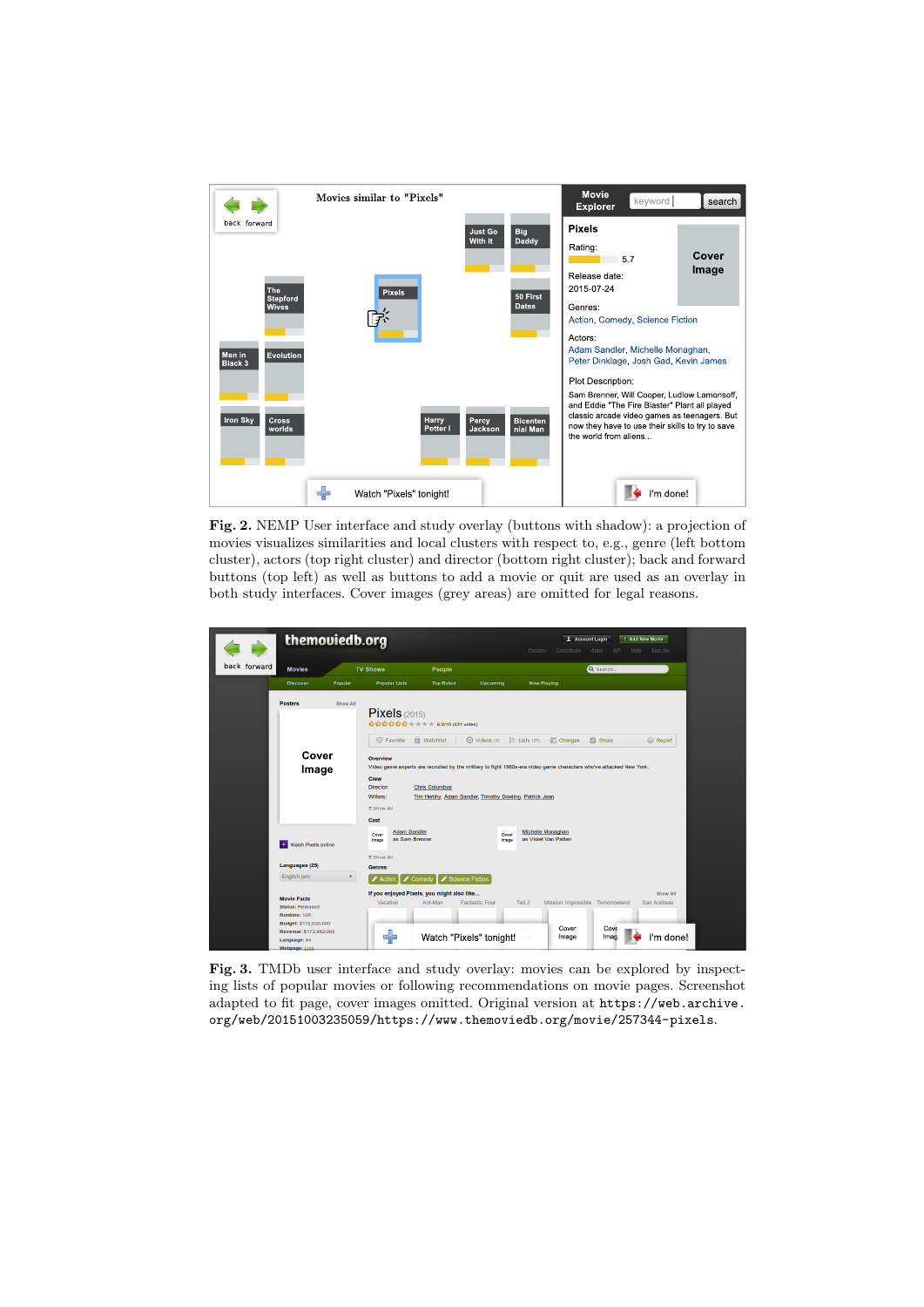aligned using Procrustes analysis. In order to make use of all available display space, item coordinates are transformed linearly to better fit the screen's aspect ratio. Also, overlaps of similar movies are prevented by dividing the viewport into grid cells of fixed size and assigning movies to their closest free cell. Due to this transformation, the arrangement in the user interface slightly differs from the coordinates provided by MDS. We believe that the gain in usability outweighs the loss in precision of relative distances. Most importantly, clusters of similar movies are usually preserved.

The user interface is composed of a simple search bar, a sidebar showing detail information, and a large viewport presenting movie covers arranged in our two-dimensional layout, see Figure 2. By clicking on a movie cover, a new similarity search is started and its  $k$ -nearest neighbors are shown. Changes in the position of movies are animated. Hovering over a movie cover allows to inspect its information inside the details panel. Users are able to click on genres, actors and directors, which will result in a corresponding search query. Also, genres, actors, directors and plot terms that are common to both – the currently selected and hovered movie – are highlighted.

In contrast, the TMDb web interface follows a traditional browsing approach, see Figure 3. Users may browse through several lists of popular movies, top rated movies or movies starring a specific actor. Each movie can be inspected in a separate details page, which also provides a list of related movies as recommendations. In comparison to NEMP, more information are presented for each movie, including, e.g., its runtime, budget, additional pictures and reviews. Both interfaces allow to search for movies using keywords.

#### 4.1 Study Design

We conducted a web-based online study comparing both NEMP and TMDb in an interactive exploration session. The task was to explore TMDb's movie collection in order to find movies a participant would consider worth watching tonight. Therefore, we asked participants to add movies they thought to be worth watching tonight to their personal watch lists. Our hypothesis is that users are better supported in exploring large movie collections by the proposed interface, resulting in more movies being added to watch lists.

In order to effectively test our hypotheses, we tried to avoid that users will add movies they have not found during the process of exploration. Therefore, we asked them to write down movie titles they could easily remember and would consider worth watching tonight before using any of the two websites. We assumed that participants would prefer to explore movies given that we asked them not to add movies they were aware of beforehand. The study interface itself was designed as consecutive pages and forms asking participants for 20– 30 minutes of their time, their age, gender, profession and a self-assement of their own "movie knowledge". After a number of instructions, e.g., to use the fullscreen mode of their browser window, they were presented both user interfaces in random order (later denoted as *first* and *second* interface). During both sessions we asked participants to add relevant movies to their personal watch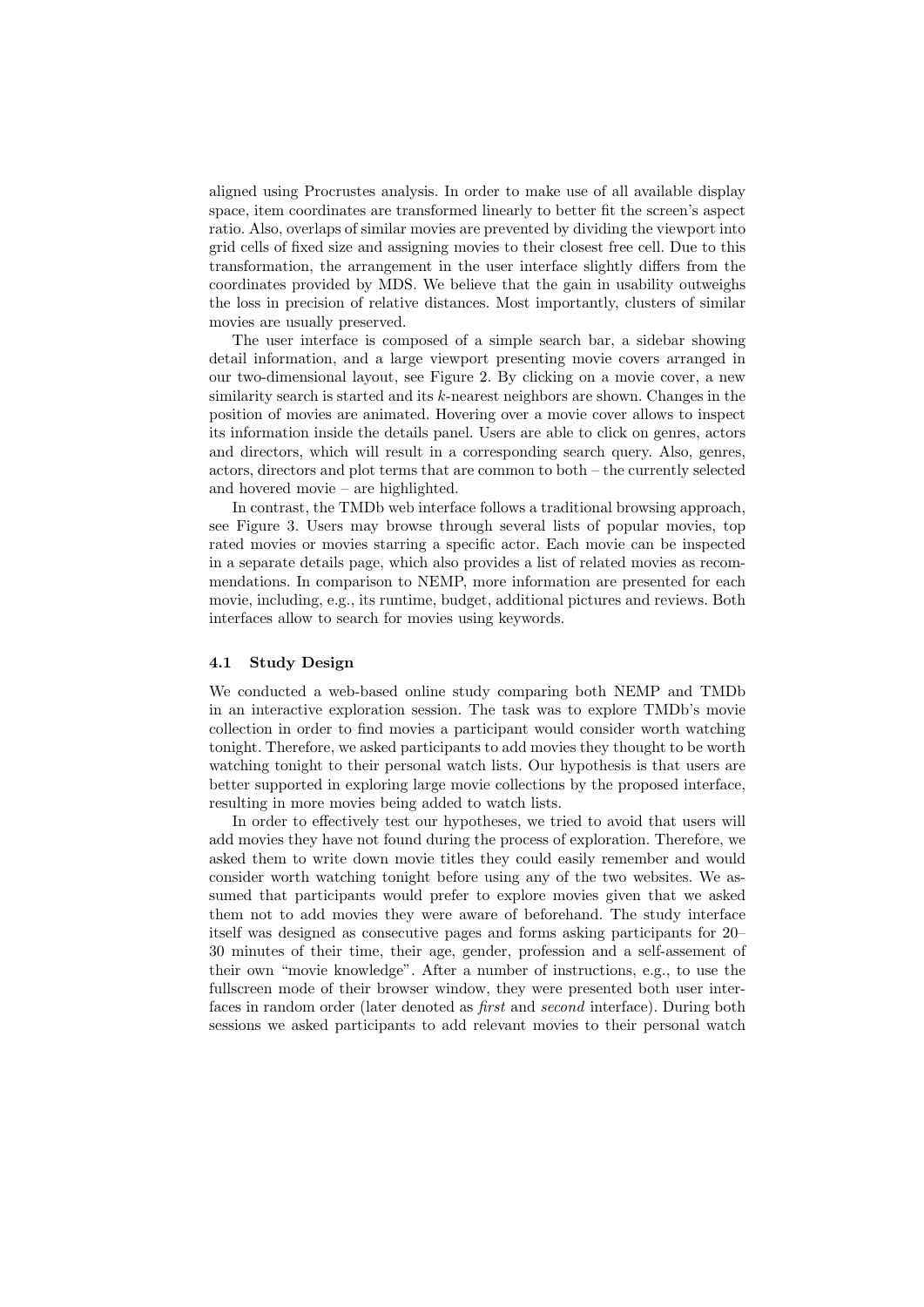| helpful      | I have the impression I was able to find interesting movies.           |  |  |  |  |  |
|--------------|------------------------------------------------------------------------|--|--|--|--|--|
| easy         | I thought the interface was easy to used.                              |  |  |  |  |  |
| complex      | I found the interface unnecessarily complex.                           |  |  |  |  |  |
| intuitive    | I found navigation using this interface intuitive.                     |  |  |  |  |  |
| inconsistent | I thought there was too much inconsistency when new movies were shown. |  |  |  |  |  |
| interesting  | I was able to find interesting links between different movies.         |  |  |  |  |  |
| random       | The movies presented seemed random.                                    |  |  |  |  |  |

Table 1. Evaluation statements that were rated according to a 5-point Likert scale by all participants immediately after using an interface.

lists. Therefore, we overlayed both interfaces by additional buttons that allowed to add and remove movies, as well as to proceed with the study once finished, see Figure 2 and 3. Immediately after each interface session, participants were asked to rate statements listed in Table 1 using a 5-point Likert scale.

#### 4.2 Study Results

A total of 110 participants (48 female, 62 male, 31.8 years old on average) completed our study. Since participants performed our study online without any human supervision, results are unsurprisingly diverse. Although we implemented an automatic check for browser size, which shows a large green tick or red cross indicating whether the browser size is appropriate, a total of 67 participants chose to proceed with the study even though their window was rated to be too small. However, a large window size is important in order to provide enough display space to be able to identify clusters using the NEMP interface. Therefore, it would be interesting to compare our results with a controlled lab experiment.

In 9 cases, participants spent less than one minute in one or both of the two interfaces. Also, results suggest a strong bias towards the interface presented first, e.g., the average time spent on the first interface is 7:09 (min:sec) compared to 4:56 for the second interface. Due to the design of our online study, it was not possible to even out the number of trials starting with a particular interface. In total, 47 participants started with NEMP, 63 with TMDb. In order to do meaningful statistical comparisons, we randomly removed 16 results for participants that started with TMDb.

Figure 4 shows aggregated ratings for all statements of Table 1. Although results do not show a clear winner, some important aspects clearly stand out. The most prominent difference was expressed for the statement that interesting links can be found more easily using NEMP, which is the fundamental goal of our exploration interface and supports our initial hypothesis that users will be supported in learning about information objects and their relations.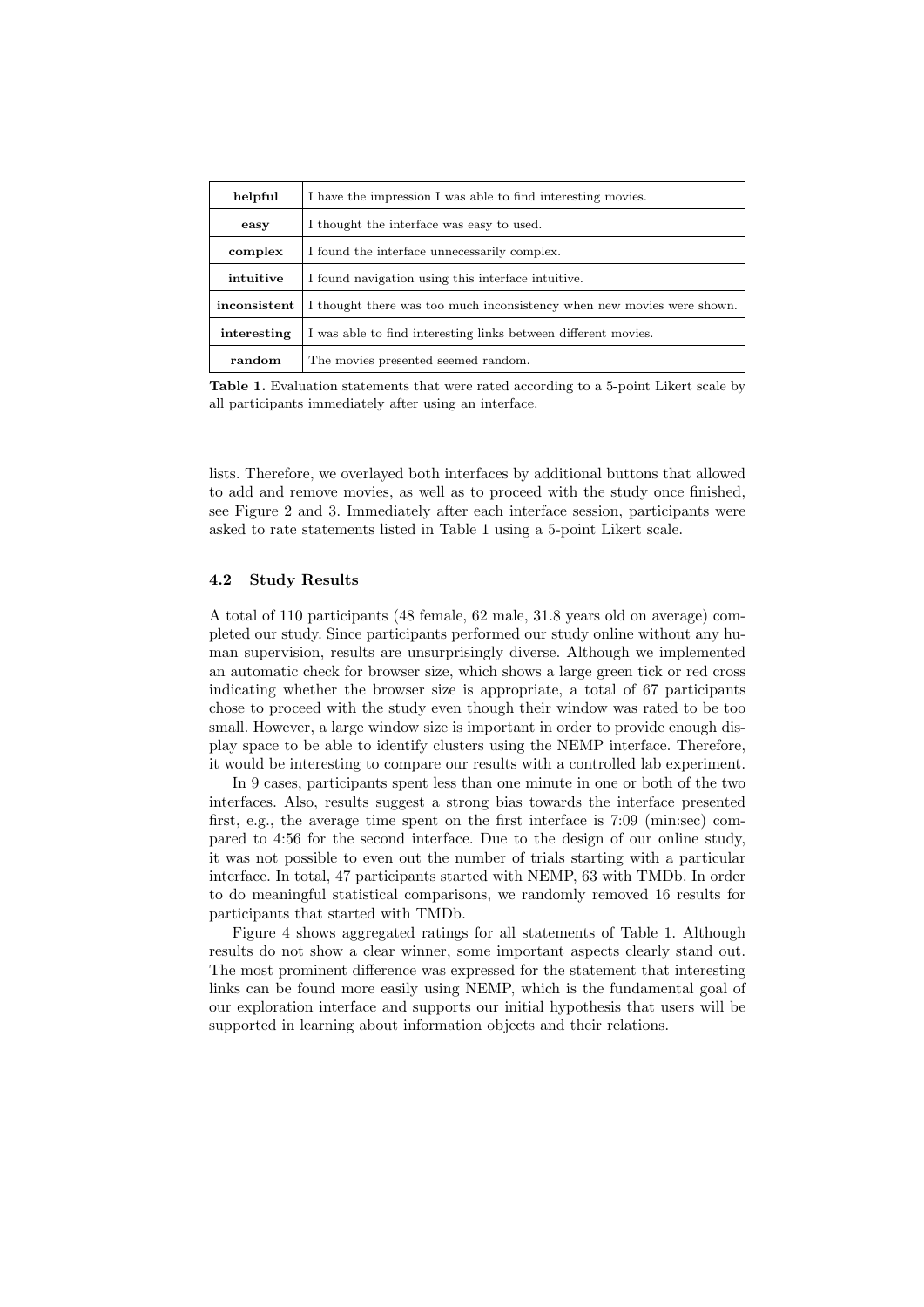

Fig. 4. Evaluation results presented in diverging stacked bar charts showing percentage of participants rating both interfaces according to all seven statements, see Table 1. Results for the first and second interface are shown for comparison.

Presumably due to the inherent differences in both interfaces, e.g., TMDb contains a lot more information, images, etc. about each movie, NEMP is rated slightly less helpful in finding interesting movies, but also more easier to use and less complex. Also, we found strong correlations between the participants' browser size and perceived complexity. TMDb was rated more complex with increasing browser size (Pearson correlation coefficient  $pcc = 0.25$ ), while NEMP was rated less complex ( $pcc = -0.12$ ), see Figure 5. Similarly, we found a positive correlation between NEMP's helpfulness and browser size ( $pcc = 0.16$ ), which might be due to NEMP's two-dimensional presentation, which benefits from large screens. Finally, there was a strong correlation between the time participants spent using NEMP and their perceived randomness of presented movies ( $pcc =$ −0.21), suggesting that participants needed to get familiar with our approach.

On average 5.08 (standard deviation  $std = 4.45$ ) movies were added to watch lists during exploration sessions using NEMP, and 5.77 ( $std = 5.17$ ) were added during sessions using TMDb. Therefore, our hypothesis that more movies will be added while using the proposed exploration interface can not be validated. However, since NEMP is considered to be an unconventional user interface, it could still be clearly demonstrated that participants were able to effectively use it for exploration of a large movie dataset even though they used it for the first time.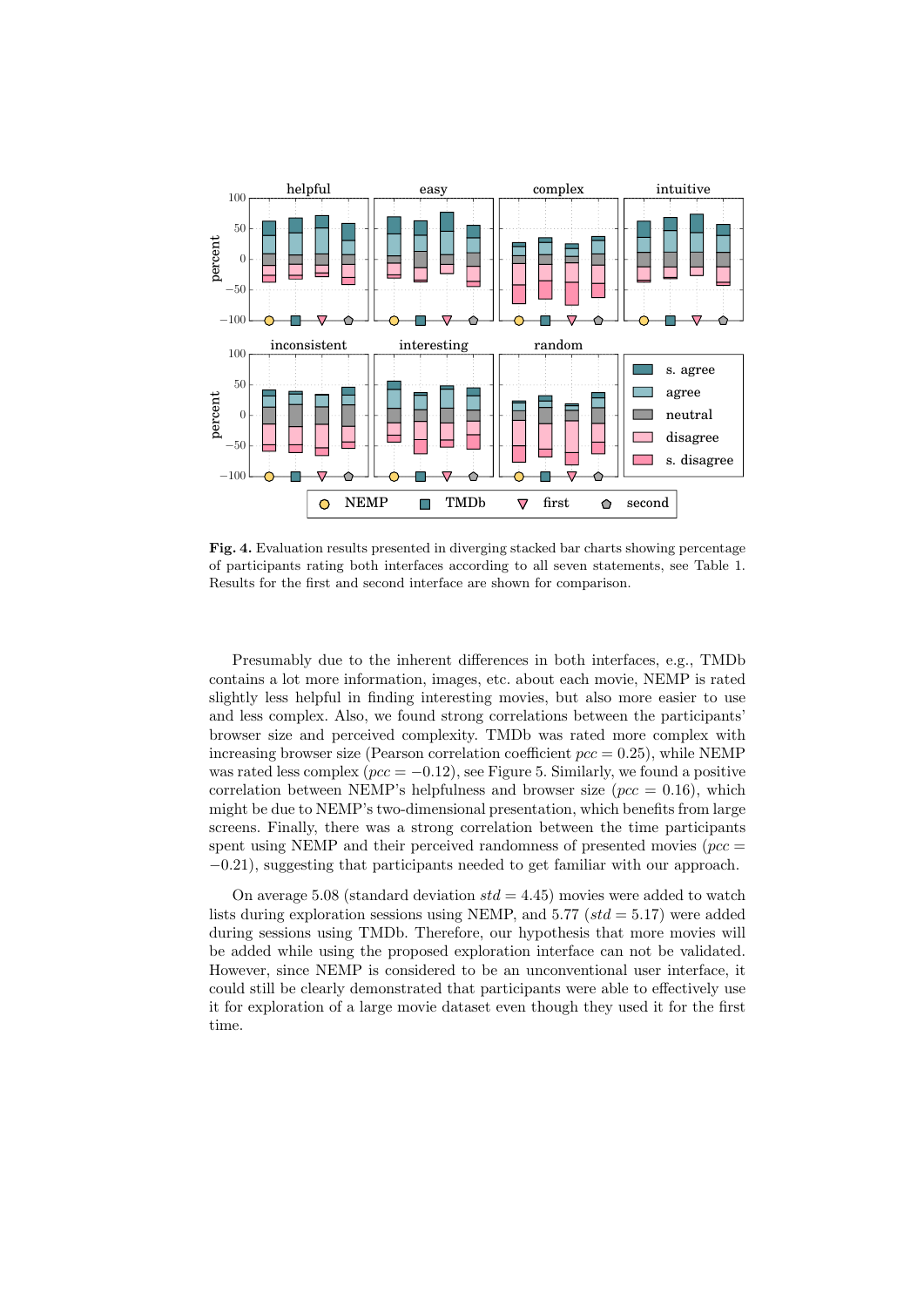

Fig. 5. Pearson correlation coefficients for study parameters and statement ratings of both interfaces, see Table 1. Circle radius and color intensity corresponds to correlation strength, hue to orientation.

# 5 Conclusions

We have compared Visual Berrypicking to traditional browsing techniques using a large-scale movie collection. Local maps are aligned during navigation from one neighborhood to the next, which ideally creates the impression of panning a large global map. At the same time, small maps can be computed much quicker and have higher visual accuracy. We have presented a web-based prototype for movie exploration using multidimensional scaling for map generation and Procrustes analysis for alignment. For evaluation, we have compared our prototype with the website of *The Movie Database* in an interactive online study. Results indicate that users can effectively explore large movie collections, even though our approach was unfamiliar to them. Additionally, they find more interesting links between different movies.

Although our study was conducted using the example of movie exploration, the proposed approach is not restricted to a specific application. Given a meaningful similarity measure and thumbnails (e.g. images or music cover art) our approach is generally applicable to any kind of media. Future work will focus on training feature weights during the user interaction process in order to further adapt maps to the user's retrieval focus. As local neighborhood maps are easily computed on the fly, adaptations of the underlying similarity space can be visualized immediately.

#### References

- 1. Barthel, K.U., Hezel, N., Mackowiak, R.: Graph-based browsing for large video collections. In: Proc. of the 21st Intl. Conf. on Multimedia Modeling. pp. 237–242. MMM '15, Springer (2015)
- 2. Bates, M.J.: The design of browsing and berrypicking techniques for the online search interface. Online Information Review 13(5), 407–424 (1989)